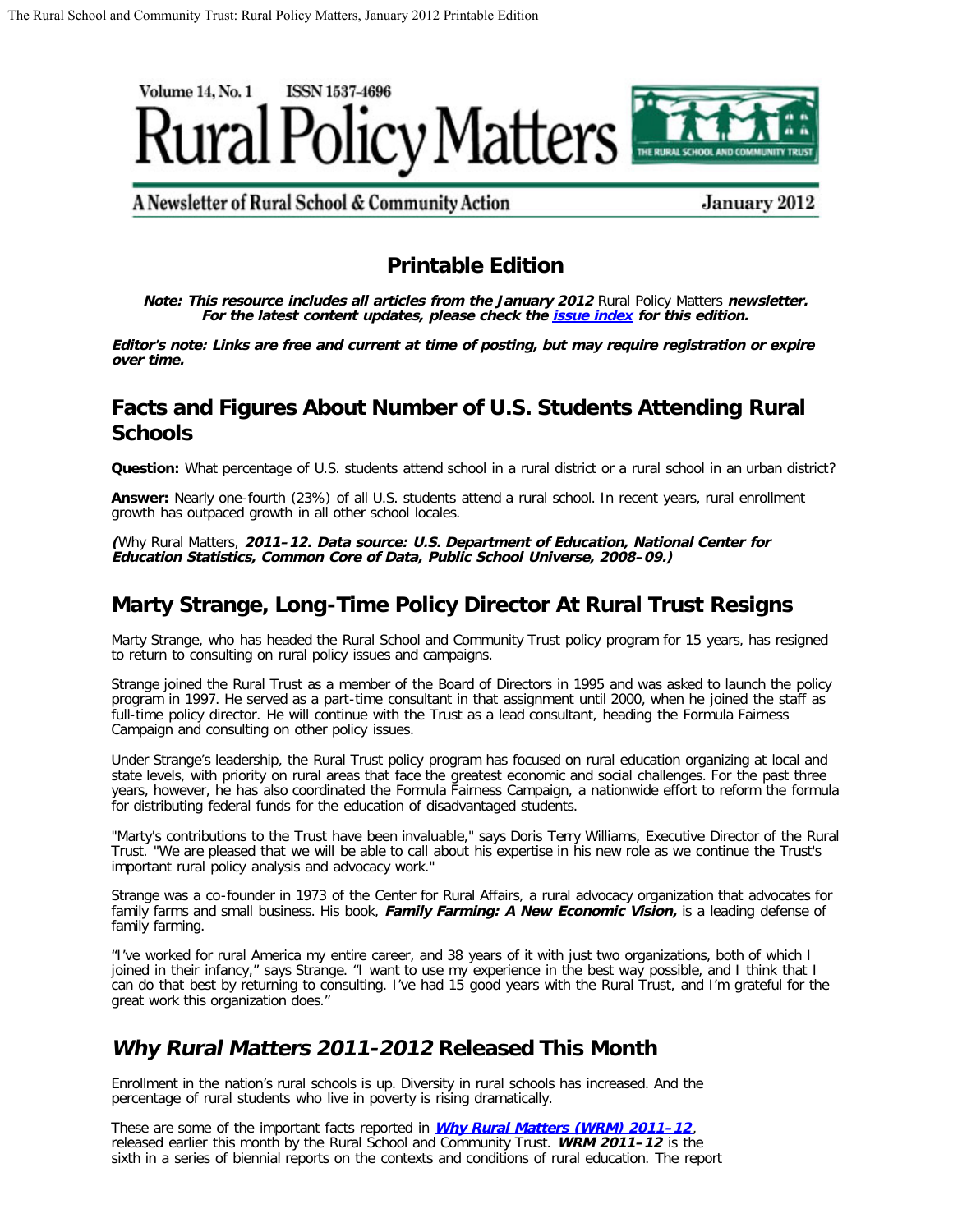

provides state-by-state analysis as well as national figures.

**Why Rural Matters** explores a variety of factors related to characteristics of rural students and their families, education policies that impact rural schools and communities, and educational outcomes for rural schools. This year's report includes 25 statistical indicators, organized into five "gauges." The indicators explore state policy, demographics, and student outcomes.

Each state is also assigned a "Priority" ranking that reflects the relative importance of rural education to the state's overall education system and the level of challenge facing rural schools and students. In states with the highest rankings, both challenges and the percentage of rural schools and students are significant.

**WRM** is unique in that indicators and gauges are altered from one report to the next. This intentional variation serves to emphasize the variability and complexity of rural education and to highlight for policymakers the priority policy needs of rural public schools and communities in their states.

As an example, the Longitudinal Gauge, which compares recent and earlier data to illustrate changes over time, is included in **WRM 2011–12** for the first time. Its five indicators include changes in overall rural enrollment, rural poverty, and the number and percentage of rural Hispanic students.

#### **Key Findings**

The data used in **WRM** is compiled from publicly available information collected and maintained by the U.S. Census Bureau and the National Center for Education Statistics (NCES). School district data is for the 2008–09 school year, the latest available when the report was produced.

Enrollment: Enrollment in rural school districts grew by nearly two million students, an increase of more than 22% since 1999–2000. (And these figures do not count students attending rural schools located in non-rural districts). By comparison, enrollment in non-rural schools increased by just 673,000 or 1.7%. Rural districts account for about 70% of the nation's total increase in enrollment increase.

Thirty-one states experienced growth in the total numbers of students in rural districts. These gains were strongest in the most rural states of the South and Southwest. Eighteen states lost enrollment in rural districts. The overall upward trend in enrollment in rural districts continued the general patterns reported in **WRM 2009**.

Diversity: Students of color comprise one-fourth of all students in rural districts. Between 1999–2000 and 2008– 09, rural Hispanic enrollment increased by 150% nationwide. Hispanic enrollment more than doubled in 13 states, including West Virginia, Mississippi, South Carolina, Illinois, Alabama, Kentucky, Alaska, Arizona, Virginia, North Carolina, Arkansas, Georgia, and Maryland.

Poverty: The percentage of rural students living in poverty has risen significantly. Between 1999–2000 and 2008– 09 the rate of students eligible for free and reduced price lunch increased by nearly a third to 40% of all rural students. The highest rate of increase was in Arizona, where rural poverty rates more than doubled.

Special education: **WRM 2011-12** reports data on the percentage of students who have an Individualized Education Plan (IEP), which indicates that the student qualifies for special education services. It is widely reported that high levels of poverty are associated with a higher percentages of students identified for special education. However, **WRM** found the opposite relationship in rural districts in many states. In other words, the higher the rate of rural poverty, the lower the rate of students with IEPs. Special education services are only partially supported by federal funds and, therefore, require additional financial support from states and local districts. It could be that lower than expected special education rates reflect a diminished willingness to deliver services to rural students who need them.

#### **General Trends**

Although statistical indicators used in the **WRM** series change from one report to another, the final priority rankings of states have demonstrated considerable consistency. States that are near the top of the Priority Gauge every year are mostly in the South, Southwest, and Appalachia. This consistency over time and over a variety of indicators suggests that urgent attention is needed in these states to better direct education policies to the conditions and needs of rural school districts and their students.

#### **State Pages, Indicator Rankings, and National Maps**

**WRM** uses a variety of formats to present data and illustrate the diversity and complexity of rural education conditions across the nation.

For example, the popular "State-by-State Results" present all the data for each state on a single page. Easy-toread charts make it possible to see the state's data alongside national averages.

A different perspective on the same data is revealed in "indicator pages" that rank all 50 states on the same indicator. These pages make it easy to see the wide variations among states in rural demographics and in the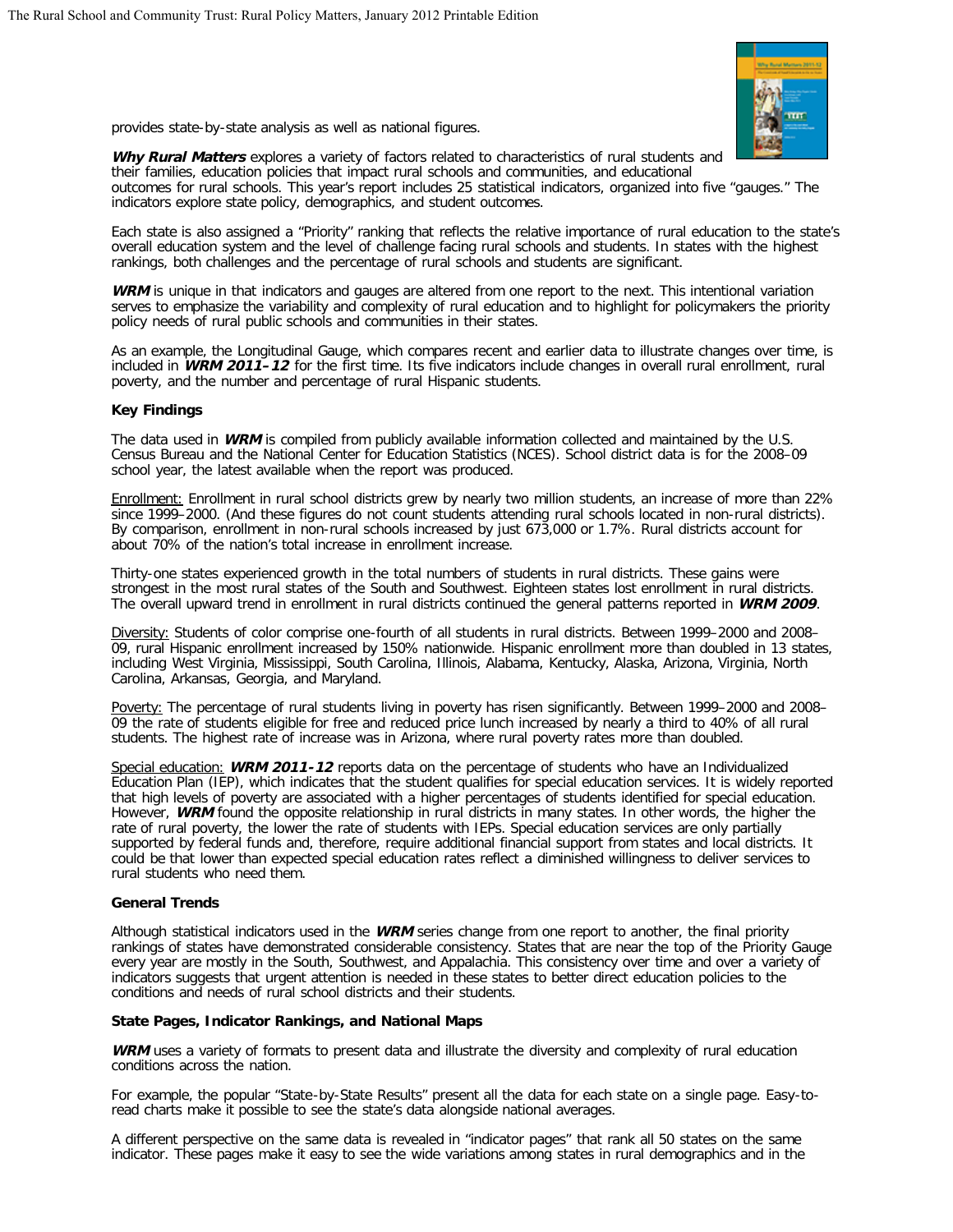policies and conditions that influence student outcomes.

National maps for each of the gauges reveal regional patterns and relationships. A thoughtful narrative interprets the data within the national education context.

**Why Rural Matters 2011–12,** like its predecessors, provides useful information, valuable perspective, and thoughtful reflection on an important but often overlooked component of the American education system.

Its documentation of overall trends in rural education and its state-level analysis demonstrate the need for policies that are more suited to rural schools, especially in states where the challenges are greatest.

[Click here](http://www.ruraledu.org/articles.php?id=2820) for more information on **Why Rural Matters 2011–12** and to download the report.

### **Rural Arkansans Bring National Attention to Post Office Closures**

Kudos to the **[Rural Community Alliance](http://thenewrural.org/)** (RCA), whose efforts to fight post office closings in Arkansas have helped bring a rural perspective and national attention to an issue facing thousands of rural communities across the country.

In July, the United States Postal Service (USPS) revealed a list of 3,700 post offices under "study" for closure by the end of 2011. Another 700 post offices were already on a closure review list. A significant percentage of these 4,400 post offices are in rural communities across the country, and rural residents have been fighting back with petitions, community meetings, and appeals to their Congressional representatives.

RCA, a statewide organization that "serves Arkansas by helping its members become advocates for their rural school and community and uniting their voices on state-wide initiatives," has been leading those efforts in Arkansas. RCA has a strong track record working with communities on a variety of efforts including community revitalization, youth empowerment and support for rural schools and students, and public policy issues. Responding to the threat to rural post offices was a natural fit.

"The post office is the fixture that binds a rural community together," says RCA Director Renee Carr. "Its importance to a community is probably second only to the local school. We've always viewed the local post office as a permanent fixture and to be told it will be taken from us has caused rural people to stand up and fight for what has been theirs, in most cases, for a century or longer."

Carr lives in the Ozark community of Fox, which is one of the 179 Arkansas communities on the closure study list. About a third of the state's post offices, a larger percentage than any other state, are on the list.

In response to this statewide threat, RCA joined forces with retired postmasters across Arkansas to collect and distribute essential information. RCA members and postmasters have worked together to volunteer time and expertise to help communities get organized to keep their post offices open and prepared to meet with USPS officials.

RCA also started the website [Save Our Rural Arkansas Post Offices.](http://saveourruralarpostoffices.blogspot.com/) Several RCA members have posted videos about their communities that explain why the local post office is essential. You can watch some of these videos **[here](http://www.youtube.com/watch?v=fscCH6GEars&feature=youtu.be)**, **[here](http://www.youtube.com/watch?v=UFOAXWPB4jk&feature=related)**, and **[here](http://www.youtube.com/watch?v=e0SWzOH-T_E)**. (You can find other videos from around the country by searching "rural post office closings" on YouTube.)

RCA's work with communities fighting to keep their local post offices attracted the attention of the Marguerite Casey Foundation, which featured RCA's post office work in two stories on its news site, Equal Voice. You can read those stories **[here](http://www.equalvoiceforfamilies.org/2011/rural-residents-fight-back-to-save-local-post-offices/)** and **[here](http://www.equalvoiceforfamilies.org/2011/return-to-sender/)**. And, earlier this month the New York Times ran a **[story](http://www.nytimes.com/2012/01/05/us/arkansas-towns-with-a-post-office-and-little-else-fight-closings.html?_r=1&pagewanted=print)** on proposed post office closings that featured the Arkansas work and interviews with a number of rural Arkansans, including Carr.

Public outcry, especially from rural areas, has gotten the attention of many members of Congress. Late last year, a bi-partisan group of senators signed a letter calling for a moratorium on the closings. In December, the USPS [announced](http://about.usps.com/news/national-releases/2011/pr11_1213closings.htm) that it would postpone the closures until May 15, with this explanation: <sup>"The Postal Service hopes this</sup> period will help facilitate the enactment of comprehensive postal legislation."

The announcement also says the USPS will continue "all necessary steps required for the review of these facilities."

#### **A Departure from the Postal Service's Congressional Mandate?**

The proposed post offices closings are part of a plan announced by the USPS to cut \$20 billion in operating expenses by 2015. USPS says the post office closures would reduce costs by a billion dollars. Other proposed cuts include eliminating some 250 mail-processing centers, doing away with next-day delivery and Saturday service, and laying off as many as 120,000 postal workers.

The USPS, which receives no tax support, says drastic cuts are necessary to save the postal service from bankruptcy and make up for the dramatic drop in first-class mail volume brought about by email, online bill pay, and other internet-based exchanges. First class mail is the Postal Service's primary source of income.

Many critics of the USPS plan acknowledge that the decline in first class mail has affected income but question below-cost rates for junk mail and point to the 2006 Postal Reorganization Act as the biggest drain on Postal Service finances. That law requires the USPS to pre-pay about 75 years' worth of pension and health care benefits.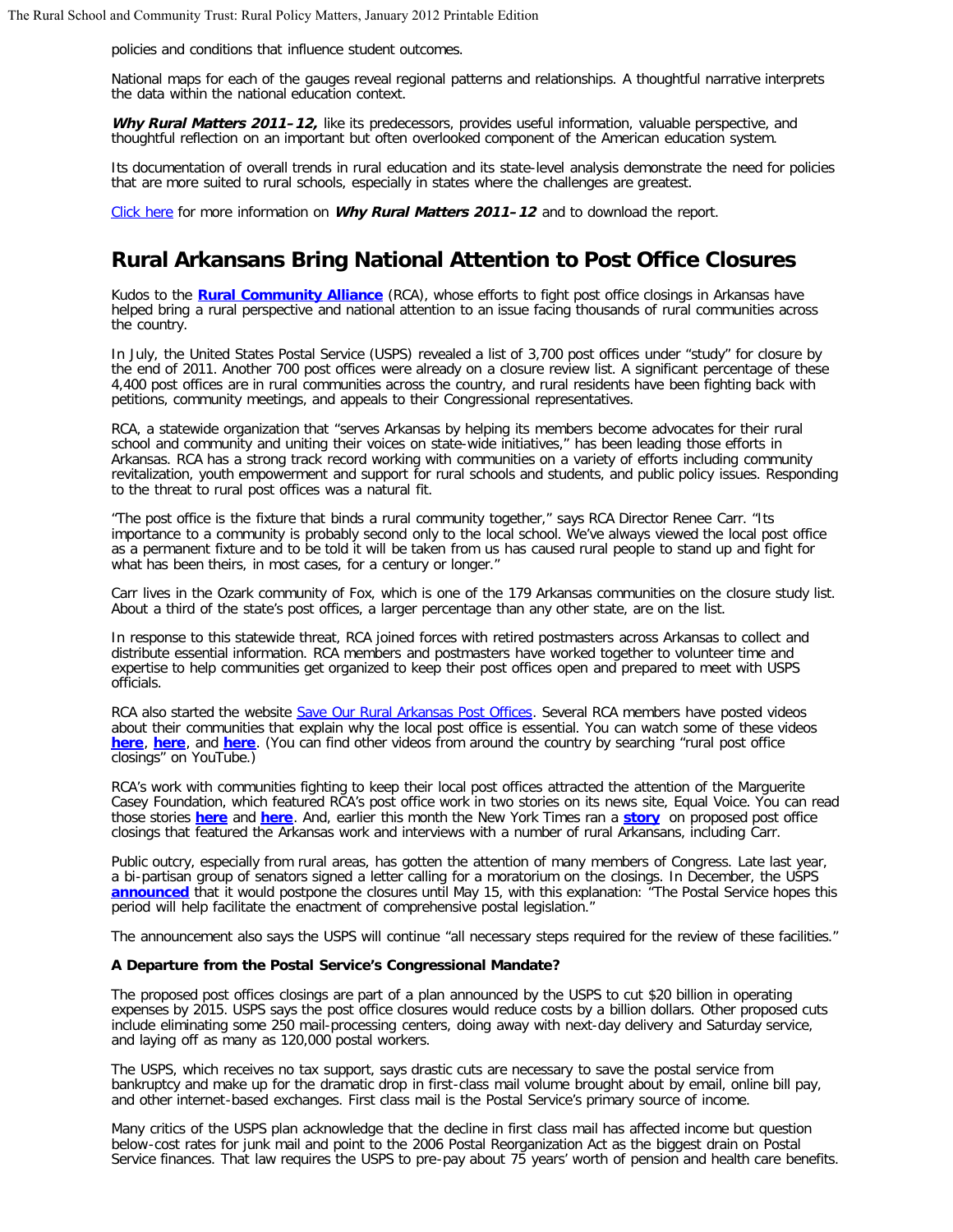No other public or private agency faces such a mandate.

Doubts about savings from post office closings have also emerged. Testimony in a Postal Regulatory Commission **[Report \(Docket No. N2011-1\)](http://www.prc.gov/Docs/78/78971/N2011-1_AdvisoryOP.pdf)** suggests that savings would be about \$200 million. Materials produced by the National League of Postmasters point out that if virtually all rural post offices were closed the savings would less than 1% of the total USPS budget.

Further, critics charge that closing rural post offices violates the universal service provision of the 1970 Postal Reorganization Act. Section 101 specifically applies to rural communities and prohibits closing a post office for financial reasons alone. "The Postal Service shall provide a maximum degree of effective and regular postal services to rural areas, communities, and small towns where post offices are not self-sustaining. No small post office shall be closed solely for operating at a deficit, it being the specific intent of the Congress that effective postal services be insured to residents of both urban and rural communities."

#### **Rural Impact**

The problems for rural communities that would result from massive post office closures are compounded by the failure of public policy to ensure broadband access and cell phone coverage for all communities, leaving a large percentage of the nation's rural communities unserviced by either.

Carr explains: "Although rural residents are making strides toward using technology, particularly in running businesses and internet-based ventures in very sparsely populated areas, we are still hampered by slow internet and dead zones in local cell phone service. This makes us rely more on the local post office than our urban counterparts."

For a large portion of rural people, a nearby physical post office is the only way to pay bills, send and receive packages – including necessary medications, and purchase money orders.

The U.S. Constitution recognizes the need to provide all Americans, no matter where they live, with opportunities to participate in democracy as specifically recognizes postal services as essential for providing those opportunities. Until there are workable alternatives in all rural communities, brick and mortar post offices must fulfill this Constitutional mandate. This is a message Congress needs to hear.

#### **Read more:**

Equal Voice articles:

- [www.equalvoiceforfamilies.org/2011/rural-residents-fight-back-to-save-local-post-offices/](http://www.equalvoiceforfamilies.org/2011/rural-residents-fight-back-to-save-local-post-offices/)
- [www.equalvoiceforfamilies.org/2011/return-to-sender/](http://www.equalvoiceforfamilies.org/2011/return-to-sender/)

New York Times article featuring RCA work:

[www.nytimes.com/2012/01/05/us/arkansas-towns-with-a-post-office-and-little-else-fight-closings.html?](http://www.nytimes.com/2012/01/05/us/arkansas-towns-with-a-post-office-and-little-else-fight-closings.html?_r=1&pagewanted=print) [\\_r=1&pagewanted=print](http://www.nytimes.com/2012/01/05/us/arkansas-towns-with-a-post-office-and-little-else-fight-closings.html?_r=1&pagewanted=print)

USPS announcement postponing closures:

• [http://about.usps.com/news/national-releases/2011/pr11\\_1213closings.htm](http://about.usps.com/news/national-releases/2011/pr11_1213closings.htm)

Other coverage of proposed Postal Service cuts:

[www.washingtonpost.com/politics/postal-service-to-delay-closures/2011/12/13/gIQAUadesO\\_story.html](http://www.washingtonpost.com/politics/postal-service-to-delay-closures/2011/12/13/gIQAUadesO_story.html)

U.S. Postal Regulatory Commission report including testimony on closure proposals:

[www.prc.gov/Docs/78/78971/N2011-1\\_AdvisoryOP.pdf](http://www.prc.gov/Docs/78/78971/N2011-1_AdvisoryOP.pdf)

National League of Postmasters Talking Points on Closing Rural Post Offices:

[www.postmasters.org/legislation/papers/Talking%20Points%20Rural%20Post%20Offices0311Final.pdf](http://www.postmasters.org/legislation/papers/Talking%20Points%20Rural%20Post%20Offices0311Final.pdf)

Prior RPM coverage of the issue:

[www.ruraledu.org/articles.php?id=2747](http://www.ruraledu.org/articles.php?id=2747)

**School Discipline Polic** 

### **Maine Bill Would Prevent Expulsion Without Reentry Plan**

**Across the country community groups and others concerned about young people have begun to push back against the growing trend for schools to use severe and punitive discipline in response to nonviolent student misbehavior. Many rural community residents have identified school discipline**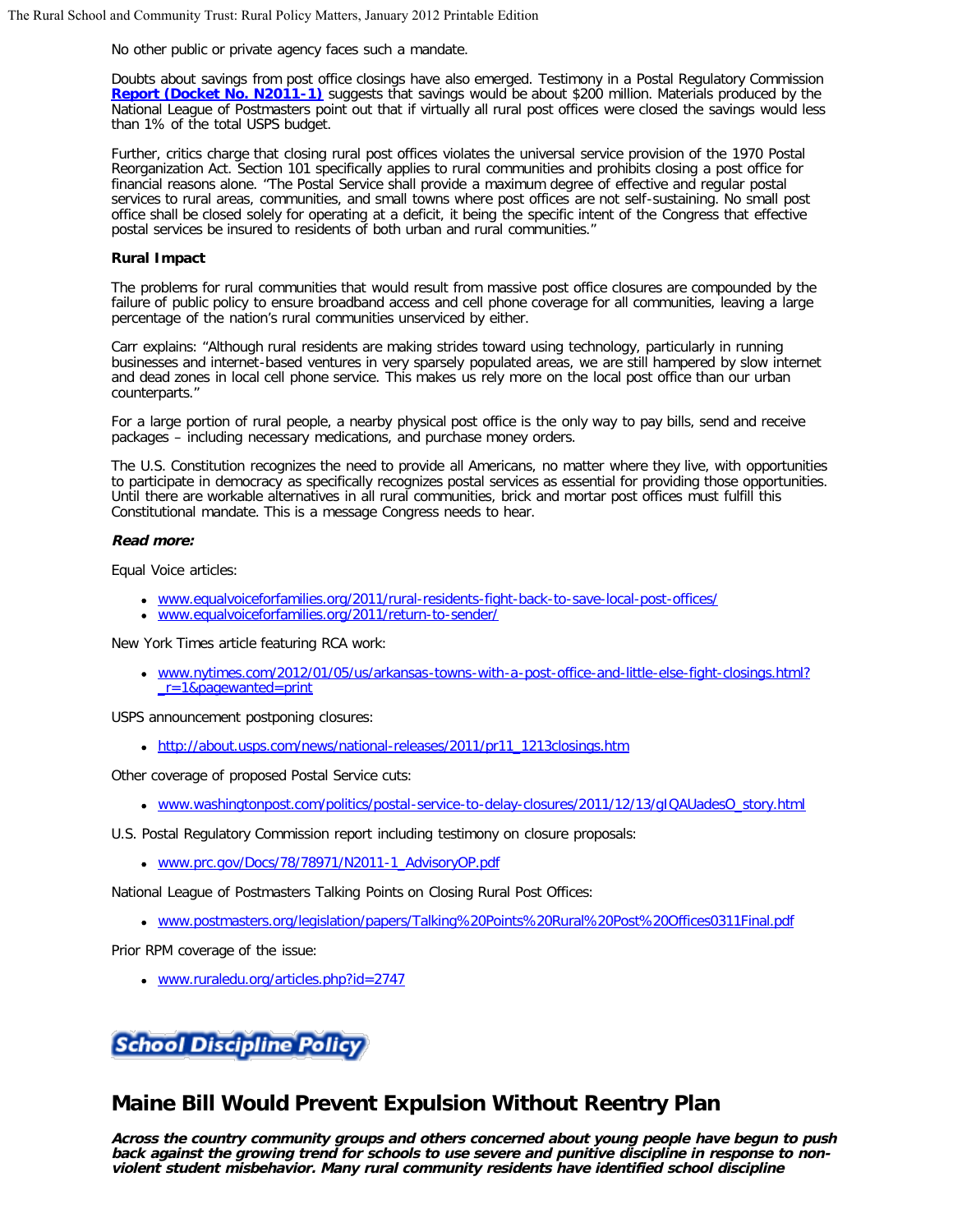#### **practices, especially harsh punishments that push students out of school, as a major concern. This series highlights some of the issues in the national conversation about school discipline.**

In an attempt to improve high school graduation rates and address the strong correlation between expulsion and students dropping out of school altogether, the Maine legislature is considering a bill that would prohibit schools from expelling students without creating a plan for suspended students to return to school.

L.D. 1503, An Act to Promote School Attendance and Increase School Achievement, has the bi-partisan support of the Education and Cultural Affairs Committee of the State Legislature, the Maine Principals Association, the Maine School Management Association (which represents superintendents), disability rights groups, and student advocates.

The bill encourages positive behavior interventions and supports rather than suspension or expulsion. It also addresses truancy and refers truant students to an intervention team that makes recommendations to improve student attendance.

Importantly, L.D. 1503 clarifies due process rights for students and parents in expulsion hearings and establishes the right to review evidence and cross-examine witnesses.

In addition, the bill would require schools to give expelled students re-entry plans or set time limits on expulsions. These plans, which would detail expected behaviors, would be developed in writing with the student, parents, and the superintendent. The plans would be reviewed for progress at three and six month intervals. Districts would be required to report on the numbers of students expelled and readmitted after expulsion.

The measure is expected to pass the full legislature later this year.

#### **Read more:**

News coverage:

[http://bangordailynews.com/2012/01/11/education/bill-would-require-schools-to-help-create-game-plan](http://bangordailynews.com/2012/01/11/education/bill-would-require-schools-to-help-create-game-plan-for-expelled-students/)[for-expelled-students/](http://bangordailynews.com/2012/01/11/education/bill-would-require-schools-to-help-create-game-plan-for-expelled-students/)



# **Vermont School Funding System Works**

Vermont's school funding system is among the most unusual in the nation (see **[Vermont's Most Unusual, Most](http://www.ruraledu.org/articles.php?id=2830) [Equitable School Funding System in a Nutshell](http://www.ruraledu.org/articles.php?id=2830)**). It was adopted with lightning speed in 1997, within four months of a Vermont Supreme Court decision (**Brigham v. State of Vermont**) finding the old system unconstitutional because it tied local school funding to local property wealth, resulting in unequal educational opportunities.

The Equal Educational Opportunity Act, far better known as Act 60 (and now as Act 68 due to amendments passed in 2005) required wealthy towns to share resources with poorer towns, left spending decisions in the hands of local school boards, and effectively converted school property taxes into a flat income tax.

The resistance of the wealthier towns was ferocious, and it was a leading issue in the state for at least eight years. Last year, the Vermont Legislature again asked for a professional review of the law to determine whether it was accomplishing what it was intended to accomplish. The Legislature hired Lawrence O. Picus and Associates, a well-known school finance consulting firm, to conduct the study. Their preliminary findings have been released.

Picus found that the "Vermont school funding system is working well and meeting the goals established in Acts 60 and 68." Among the specific findings:

- Vermont has among the highest levels of per pupil spending in the United States;
- The system is equitable. There is virtually no relationship between wealth (measured either by property or income) and educational spending levels;
- Differences from district to district in per pupil spending is well within widely accepted benchmarks;
- Provisions that limit school property taxes to a percentage of household income have had only a small impact on spending levels and have not led to large disparities in spending;
- Vermont's student performance is among the best in the nation and about the same as other New England states.

#### **Read more:**

[www.burlingtonfreepress.com/article/20120105/NEWS03/201050302/Study-Vermont-funding-system-evens](http://www.burlingtonfreepress.com/article/20120105/NEWS03/201050302/Study-Vermont-funding-system-evens-school-financing)[school-financing](http://www.burlingtonfreepress.com/article/20120105/NEWS03/201050302/Study-Vermont-funding-system-evens-school-financing)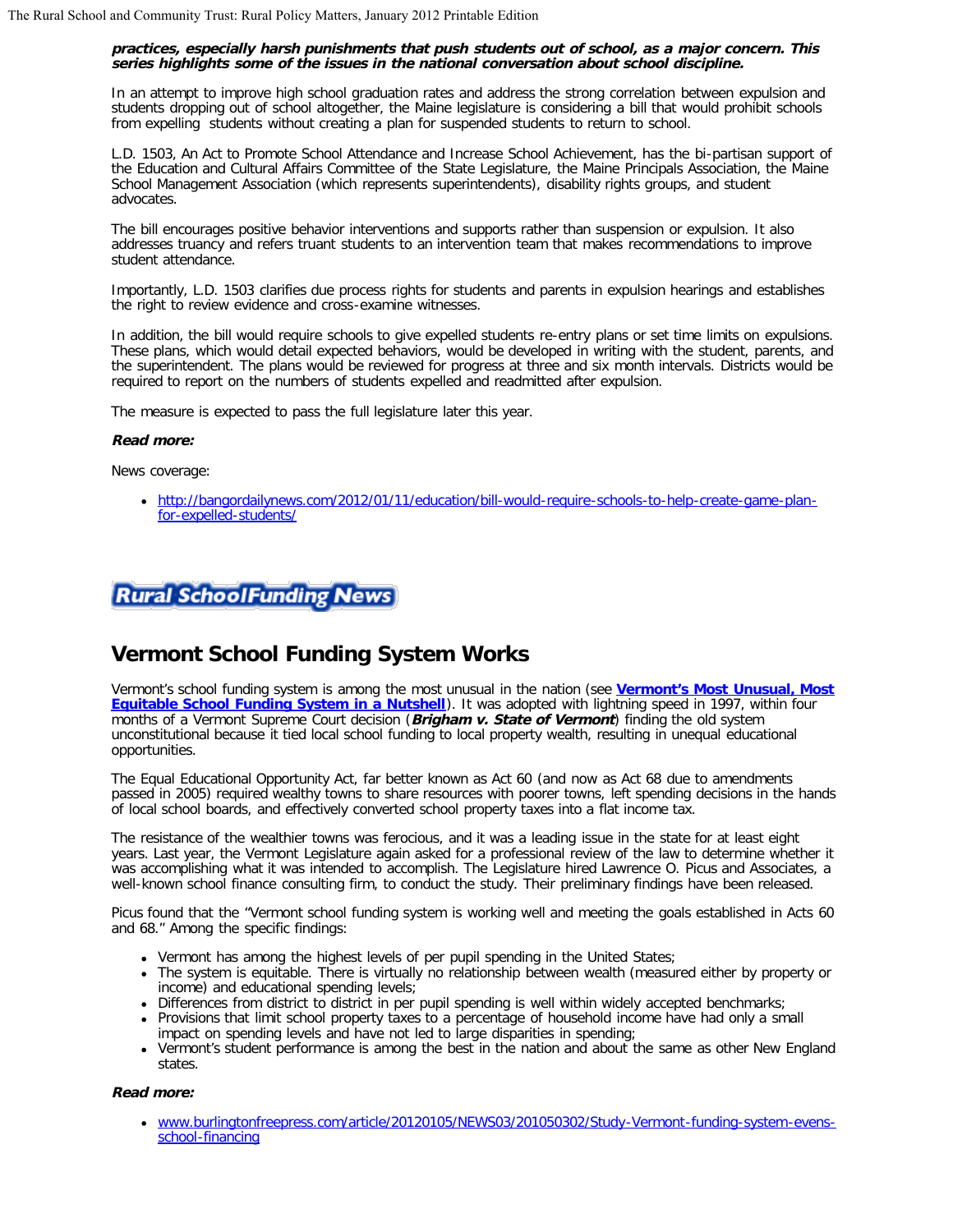# **Vermont's Most Unusual, Most Equitable School Funding System in a Nutshell**

Vermont's school funding system is unique, and complicated. The essential elements are these:

- Each district budget is developed by the local school board and (with only a few exceptions) approved by voters.
- There is a two-part statewide school property tax. For business and commercial property (including rental homes and second homes, a big part of the Vermont tax base) there is a single rate established each year by the Legislature. For local residences there is a different rate determined by the legislature that annually determines a per pupil level of spending and calculates the residential tax rate needed to fund that level of spending (when added to the revenue raised by the business tax rate).
- The state property tax is distributed to school districts on a per pupil basis, with some adjustments based on poverty and other cost factors. This base funding level can be increased by local decision.
- If a local school district wants to spend more than the base funding level allotted to it by the state property tax collections, it has the option to do so by raising local property taxes on residences only.
- However, the property tax base of all districts that choose to spend more is mathematically combined into a single tax base, and the amount of increased spending desired by these districts is applied across their shared tax base. As a result, property rich towns pay more for the privilege of spending more than do property poor towns. In effect, a penny of increase on the local school property tax raises exactly the same amount of revenue in every school district, rich or poor.
- There is an "income sensitivity" provision that limits the amount of school property tax that any household with an income below \$97,000 must pay. Basically, the limit is about two percent of household income. For the overwhelming majority of Vermonters, the school property tax is really a flat income tax. The revenue lost by this limit is made up from state sales and income tax.
- Finally, there is a luxury tax on very high spending districts. If a district spends more than 125% above the previous year's statewide average on a per pupil basis, its property tax rates and income sensitivity limits are doubled for that portion of their budget that exceeds the 125% limit.

# **California's Frontal Assault on Rural Schools**

California Governor Jerry Brown recently stunned school officials by announcing that all state aid for school transportation services would be eliminated. The \$248 million slashing was nearly one-fourth of an overall billiondollar cut in the state budget. Public schools also took another \$80 million hit on other state education funding, boosting their share of the cuts to nearly one-third.

The cuts were mandated under a provision of the state budget law that triggered the cuts if state revenue fell short of projections in the first half of the fiscal year that began July 1.

The transportation cuts are shocking. The state typically has paid about one-third of school transportation costs but those costs play out very differently from school district to school district. In rural areas where there is little or no public transportation option, children who live miles from the school depend on the school bus and busing costs are high. So was state aid. These transportation aid cuts hurt all schools, but disproportionally hurt rural schools most.

School funding coalitions in the state, including the California Small Districts Association hope for an expedited legislative remedy. A remedy will probably not restore the cuts, but reallocate them more fairly, perhaps by a fixed amount per pupil.

If not, rural districts are likely to be headed for chaos. A higher percentage of students ride the bus in rural areas and the state share of the cost of transportation is also higher. The problem is compounded when parents commute out of the rural area for work in larger towns. Their only choice may be to remove their children from the rural school and enroll them in the workplace town. That will cost the rural school more in the portion of their state aid that is based on daily student attendance.

States take varied approaches to funding student transportation. Many use complicated reimbursement schemes based on prior year expenses of a district, many times with a number of adjustments.

Most use "categorical" aid that earmarks the money separately for use in transportation, but a few just include transportation as an estimated cost in the basic state aid formula, and that much might be used for transportation or not.

Some take into account the number of students who live more than a specified distance from their school (often a longer distance for older students than younger) and some factor in costs associated with isolation and/or population sparseness. Transportation for students with disabilities is factored in at a higher cost in most states.

Some states also vary allowances or reimbursement rates based on the wealth of the local district.

Whatever the approach, most states fund only a portion of the cost of transportation, although a few pay the whole fare. New Mexico and Wyoming theoretically pay 100 percent of the local district cost, and South Carolina basically operates the school transportation system as a state service.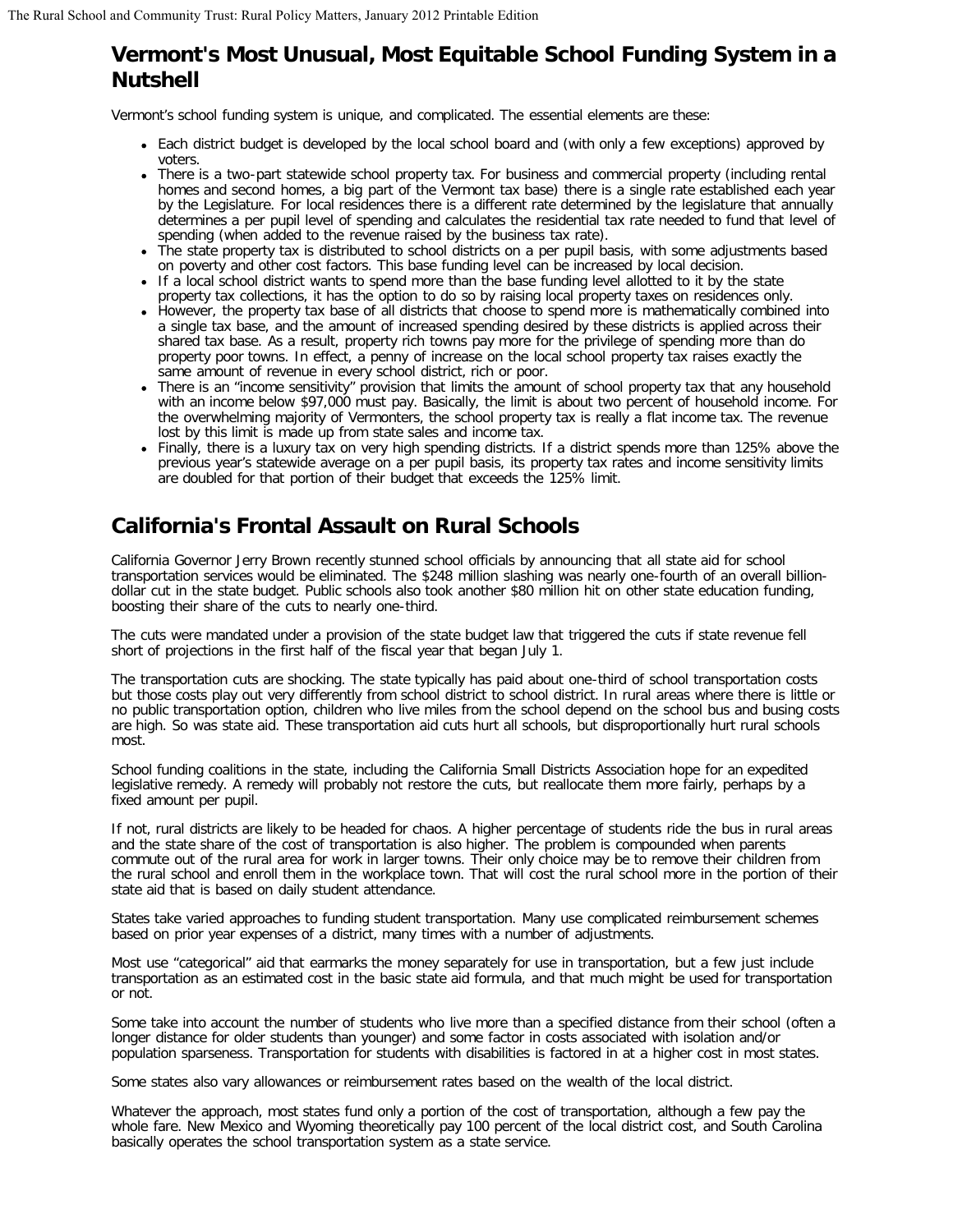The California attack on school transportation funding is an attack on all schools, but especially on rural schools. It raises serious questions about the constitutionality of the school funding system. There are currently at least three challenges to the California school funding system. The transportation cuts might produce a fourth, or become part of the case against the state in the other three.

#### **Read more:**

- [www.sfgate.com/cgi-bin/article.cgi?f=/c/a/2012/01/24/BAH21MT7A2.DTL](http://www.sfgate.com/cgi-bin/article.cgi?f=/c/a/2012/01/24/BAH21MT7A2.DTL)
- [http://blogs.sacbee.com/capitolalertlatest/2012/01/lawmakers-push-bill-to-replace-california-school-bus](http://blogs.sacbee.com/capitolalertlatest/2012/01/lawmakers-push-bill-to-replace-california-school-bus-cut.html)[cut.html](http://blogs.sacbee.com/capitolalertlatest/2012/01/lawmakers-push-bill-to-replace-california-school-bus-cut.html)

### **The U.S. School Transportation System is Massive**

Every school day morning 26 million public school students climb aboard 480,000 school buses that haul them more than 12 million bus miles to school. They reverse the process at the close of school. That is 52 million student bus rides a day, not including about five million more student bus rides for extracurricular activities every day.

In school year 2007–08, this massive transportation system cost more than \$21.5 billion, about \$866 per transported student.

Busing students to and from school at public expense began in the early 1920's when motorized transport made it possible to assemble more students over larger areas. By paying for transportation, public officials hoped to lower rural voter resistance to school consolidation. Forty-five states passed in tandem laws that authorized school districts to consolidate and to pay for student transportation.

By 1929–30, nearly two million students, about nine percent, were riding the buses at a cost of about \$29 per transported student (or \$361 in inflation adjusted 2008 dollars).

The percentage of students riding the bus grew steadily until it peaked in the mid-1980s at 61 percent. Real cost per student had doubled however, to \$564 per transported student.

The number riding the bus continued to increase after the mid-1980s, but far more slowly than the total number of students. By 2007–08 the percentage riding had dropped back to 54 percent, but the cost per transported student had ballooned to \$866 (in 2008 dollars).

Transportation expenditures soak up a larger share of rural school budgets than schools in other locales. In nonrural areas schools spend from 3.8 to 4.8 percent of total expenditures on busing. In rural areas, it is 5.5 percent. West Virginia, one of the most rural states, led the nation spending 7.5 percent of its education dollar on student transportation in 2006–07, the last year for which state level data are available nationwide.

### **Money Matters When It Comes to Education**

Arguments that money doesn't make a difference in education and that across-the-board budget cuts won't hurt student outcomes are completely unfounded, according to a report issued earlier this month by the **[Shanker](http://www.shankerinstitute.org/) [Institute](http://www.shankerinstitute.org/)**. The **report**, "Does Money Matter in Education?" authored by Bruce Baker, presents analyses of research on key investments and their impact on student learning outcomes.

Baker is a noted school finance expert, professor, and author who has testified in school finance cases and consulted with state legislators on designing state funding policies and reforms.

"Does Monday Matter?" poses three basic questions in its review of several decades of studies on the effects of school funding.

- Are differences in school funding associated with differences in short- and long-term student outcomes?
- Are differences in access to specific programs or resources specifically smaller classes, higher teacher salaries, and instructional materials - associated with differences in student outcomes?
- Do substantive and sustained reforms to state finance systems those that increase funding and distribute it more equitably - lead to improvements in student outcomes?

Baker finds that all three types of funding improve student outcomes.

The report specifically refutes a 1986 paper by Erik Hanushek in which Hanushek asserted there was no "strong or systematic relationship between school expenditures and student performance." Baker demonstrates how that paper relied on older studies that used methodologies no longer considered high quality. A number of states have used Hanushek's arguments when defending school finance lawsuits, and political leaders often reference these assertions as justification for cutting education budgets.

Baker also exposes flaws in the arguments of critics who claim test scores indicate that educational outcomes are not improving in the U.S. Specifically, Baker explains differences in data scores across time, problems in comparing scores among states, the impact of changing student populations, and test score averages that mask significant improvements by groups of students.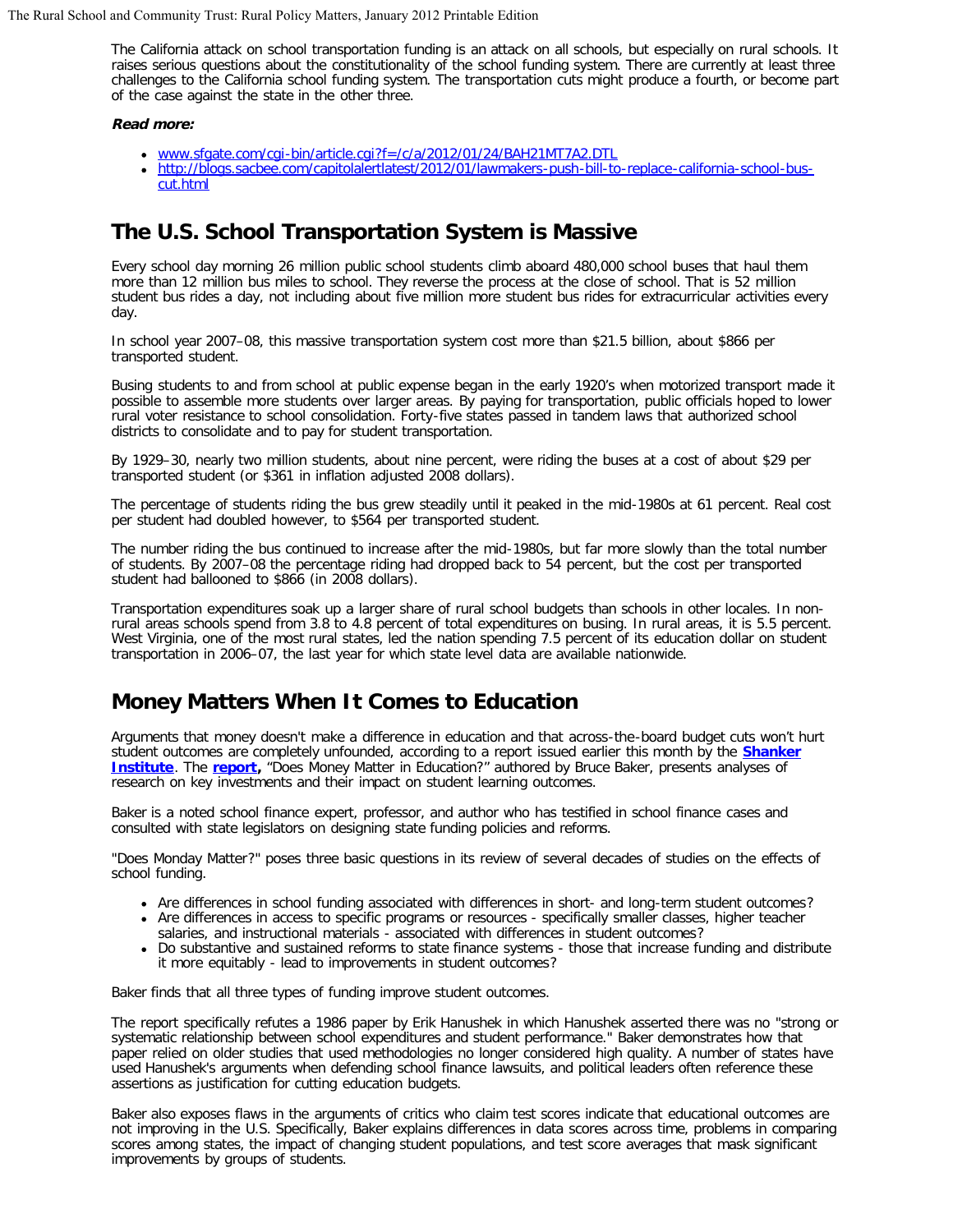The report documents that several important components of school funding that make a difference do cost money. It acknowledges that more information is needed to fully understand the impact of different types of investments and that money "must be spent wisely to yield benefits." And it makes a compelling argument that "there is scarce evidence that there are more cost-effective alternatives."

#### **Read more:**

- [www.shankerinstitute.org/publications/does-money-matter/](http://www.shankerinstitute.org/publications/does-money-matter/)
- [www.washingtonpost.com/blogs/answer-sheet/post/report-does-money-matter-in](http://www.washingtonpost.com/blogs/answer-sheet/post/report-does-money-matter-in-education/2012/01/05/gIQAM8AweP_blog.html)[education/2012/01/05/gIQAM8AweP\\_blog.html](http://www.washingtonpost.com/blogs/answer-sheet/post/report-does-money-matter-in-education/2012/01/05/gIQAM8AweP_blog.html)

# **Desegregation/Funding Decision in Arkansas**

The 8th U.S. Circuit Court of Appeals recently issued a mixed ruling in the ongoing desegregation case involving the Little Rock, North Little Rock, and rural Pulaski County school districts in Arkansas.The case is linked historically to the desegregation lawsuits that sparked violent resistance and a standoff with then-Governor Orvan Faubus in 1957 after the U.S. Supreme Court ordered the district to allow nine African-American students to attend Little Rock's Central High.

The current case dates back to 1982 when the Little Rock School District sued the state and the neighboring North Little Rock and Pulaski County school districts charging that the actions of the other districts were exacerbating segregation in Little Rock. The court agreed and in a 1989 settlement required the state to provide funding to support the implementation of the desegregation remedy, which has encouraged cross-district student enrollment through the creation of magnet schools, majority-to-minority student transfers, and other measures. State funding for the programs currently amounts to about \$38 million a year.

North Little Rock and Pulaski County districts apprached the court requesting "unitary" status for the districts, meaning they are in compliance with desegregation orders and are released from court oversight.

Last year, U.S. District Judge Brian Miller denied unitary status to both districts, finding that racial disparities still existed and that neither district had complied with the 1989 settlement agreement. And, in a surprise move, he also ordered the state to end its financial support of the desegregation programs claiming the extra money amounted to a reward for the districts for failing to comply with the desegregation plans.

But in late December, the 8th Circuit Court reversed the lower court's termination of state funding, noting that there had been no formal evidentiary hearing on that issue. It also reversed the partial denial of unitary status for North Little Rock School District. However, the Circuit Court affirmed the lower court's ruling establishing a continuing need for desegregation and education equity efforts in the Pulaski County School District.

In recent years courts have lowered standards for compliance with desegregation orders and have granted unitary status to many districts for "good faith" efforts and for eliminating vestiges of racism to the "greatest extent practicable."

#### **Read more:**

- [http://blogs.edweek.org/edweek/school\\_law/2011/12/court\\_upholds\\_race-conscious\\_s.html](http://blogs.edweek.org/edweek/school_law/2011/12/court_upholds_race-conscious_s.html)
- [www.nwaonline.com/news/2011/dec/29/keep-funding-desegregation-state-ordered-20111229/](http://www.nwaonline.com/news/2011/dec/29/keep-funding-desegregation-state-ordered-20111229/)
- <http://legalclips.nsba.org/?p=11342>
- [www.therepublic.com/view/story/ca517e04f91c4d6191e1b996c22c9486/US--Little-Rock-Desegregation/](http://www.therepublic.com/view/story/ca517e04f91c4d6191e1b996c22c9486/US--Little-Rock-Desegregation/)



**Public School Enrollment Increase, 1999-2009**